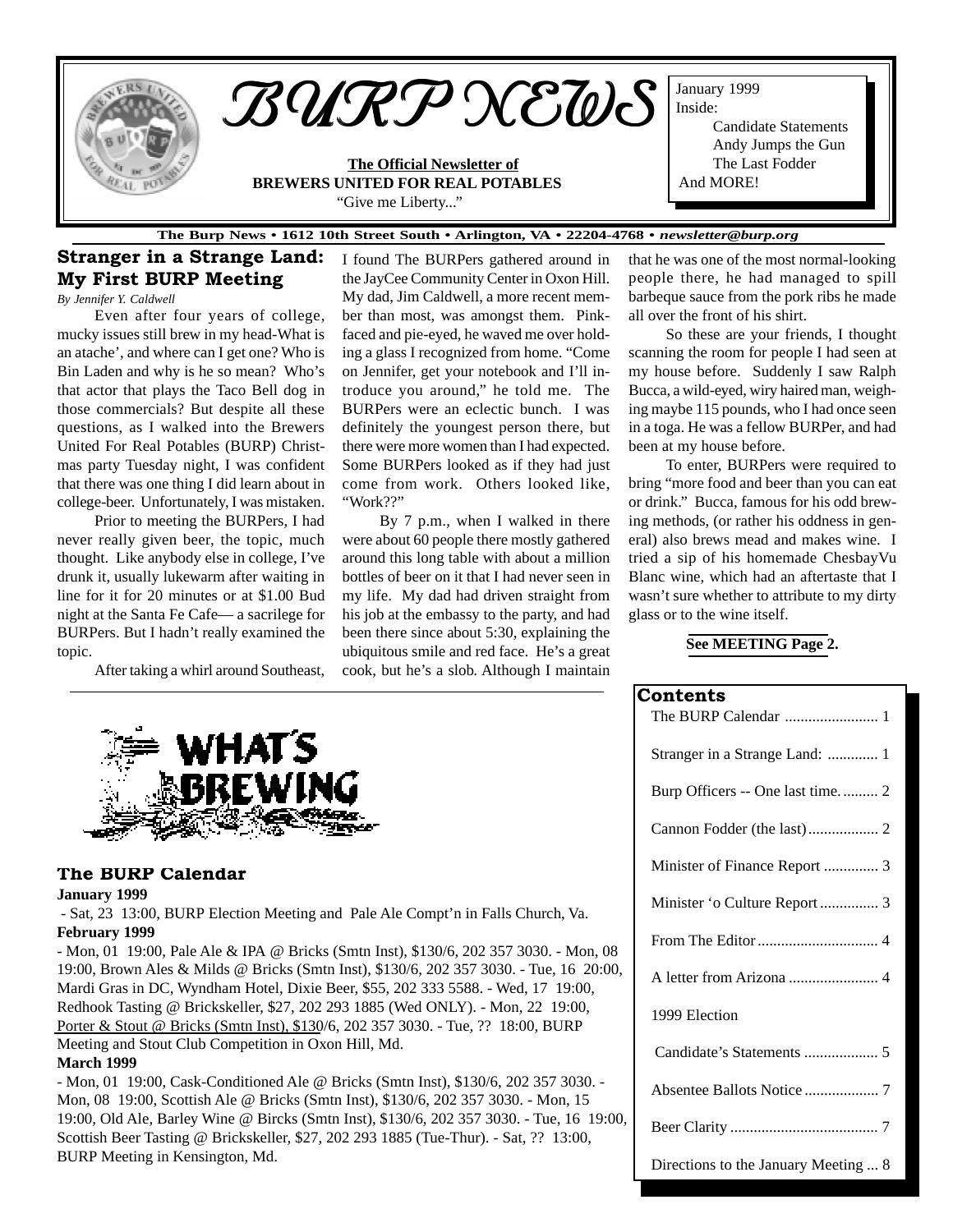## **MEETING from Page 1.**

<span id="page-1-0"></span>As the night wore on, I was introduced to everyone at the party, getting a lot of flack for carrying a notebook. Eventually, I was conned into writing a story for their BURP Newsletter.

Suddenly a man wearing a nametag that read, "Delano 'Adjunct Boy' Du Garm bellowed, "Beer Ye! Beer Ye!" The crowd quieted down, and DuGarm announced it was time for food. Everybody put down their potables and made a bee-line for the edibles, which were quite tasty. Not only were they excellent homebrewers, the food was amazing. They had everything from Indian dal to venison stew.

Everyone headed with full plates to the other side of the room, sitting anywhere there was room, because there didn't seem to be any BURP-cliques. Dinner time chatter, revolved around beer, of course.

Jim Dorsch, a BURPer since about 1984 only attends BURP meetings twice a year because he works weekends at the beer and wine department of Fresh Fields Supermarket. He is also a freelance beer reporter, and writes for the Washington Post's Food section and various industry magazines. He commented, "truth is like a spice, and should be used very sparingly in journalism." Before the conversion, friends told me he was a mathematician.

Feeling again reassured that my journalism talents were being used wisely, I sat down to eat with my dad. I felt like I was in Cheers, where everybody knows your name. I was afterall, wearing a nametag, but besides that everyone kept asking me because frankly, I was an oddity there. Even though there were members from all sects of society-scientists, aspiring musicians, journalists, etc.-they all had one thing in common that I did not have, the love of beer.

And it not just that they love beer.

They love beer like a Hindu loves a cowthey worship beer. One long-time member Wendy Aaranson, a former BURP Fearless Leader, has traveled all over the world educating herself on indigenous beers in places like Peru and Africa. Later she comes back and tries to emulate the process in the United States. On one occasion, after a trip to Peru she and other female BURPers, posing as virgins danced and chanted around a large fire in a ritual to make "chicha." To make it they had spent the days before masticating corn until it is grainy and spitting it out, the present enzymes in the saliva fermenting it naturally. Very mystical... Almost a religious experience.

After a few minutes of discussing why beer makes you full with Alan Hew, a ponytailed Asian guy, BURPer John Esparolini poured a tiny bit of Wisconsin Belgian Red, which tastes just like a cherry, into my glass. It wasn't much more than a sip, so I gulped it down. "You see," Hew lectured, when you gulp a beer down like that you can't taste any of its characteristics. So I tried again, slowly this time. And he was right, it tasted even more like a cherry.

While Dad and Hew discussed the inferiority of American beers, the "Beer Ye, Beer Ye!!" call came again, and it was time to nominate next years BURP officers, bearing names like "Minister of Education," "Minister of Culture," and "Libeerian."

By about 9:30 nominations were over, meaning they finished nominating [almost] the exact same officers from this year all over again, and all of the beer memorabilia had been raffled. BURPers don't seem to get too drunk, so all of the pleasant buzz that they may have had earlier had long since passed. By 9:30, it was time to go home, have to get up for work in the morning, have to take out the dog, have to take the kids to school.

Parents are so cute with their hobbies.

| Burp Officers -- One last time. |                     |                    |  |  |  |  |  |  |
|---------------------------------|---------------------|--------------------|--|--|--|--|--|--|
| <b>Office</b>                   | <b>Officer</b>      | <b>Phone</b>       |  |  |  |  |  |  |
| Intrepid Leader                 | Tom Cannon          | $(703)$ 204-2256 H |  |  |  |  |  |  |
| Minister of                     | Wendy Aaronson      | $(301)$ 762-6523 H |  |  |  |  |  |  |
| Education                       |                     |                    |  |  |  |  |  |  |
| Minister of Culture             | Jay Adams           | In Exile!          |  |  |  |  |  |  |
| Minister of Truth               | Dan Brown           | $(703)$ 271-6310 H |  |  |  |  |  |  |
| Minister of                     | <b>Bill Ridgely</b> | $(301)$ 762-6523 H |  |  |  |  |  |  |
| Propaganda                      |                     | $(301)$ 827-1391 W |  |  |  |  |  |  |
| Minister of Finance             | <b>Steve Marler</b> | (703) 527-4628 H   |  |  |  |  |  |  |
| Libeerian                       | <b>Bob Cooke</b>    | $(703)$ 451-1540 H |  |  |  |  |  |  |
| Minister of the Web             | Lynn Ashley         | (703) 522-5308 H   |  |  |  |  |  |  |

## Cannon Fodder (the last)

*By Fearless Leader, Tom Cannon* This is it. My last column for the newsletter. I'm very happy to announce



didates for all BURP offices, including, for the first time in recent memory, some CONTESTED OFFICES. That means (I think) that we may have to actually count votes this year! Remember, the elections meeting will be held in January. Vote early and vote often!

Now comes the sad (and potentially boring) part when I thank all the BURP volunteers over the past two years that made being leader fearlessly easy. I'll try not to forget anyone, but since there are many, it could be inevitable. Please forgive me if I do. First, to our Ministers of Culture, Mark Stevens and Jay Adams. It seems hard to believe that we have made our own Spirit of Free Beer into one of the largest and best known homebrew competitions in the country. This has been due to lots of volunteers, but the bulk of the credit has to go to the organizers, Mark and Jay. Second, I really want to thank our newsletter editor, Dan Brown. The newsletter editor is the one guy in the club who has to get things done on time, and Dan has done a magnificent job, particularly since he also managed to get himself engaged during his last year as editor, which I'm sure has not made the job easier. Good luck to Dan and Cyndi and we hope to see them at meeting in the future (after their lives calm down a bit). Thanks to our Treasurers, Doug Kruth and Steve Marler. Doug did a great job of organizing and reporting our finances, and Steve took it over and improved on it. Thanks to our Webmaster, Lynn Ashley. BURP is now known far and wide (ask at any homebrew event around the country!) and this is largely due to our outstanding Web page. Thanks to Bob Cooke for lugging the BURP library around to meeting sites all over the region. And special thanks to our Minister of Education, Wendy Aaronson and our Minister of Propeganda, Bill Ridgely. In case you haven't noticed, these guys serve year in and year out as our Education and Membership officers.

**See FODDER Page 3.**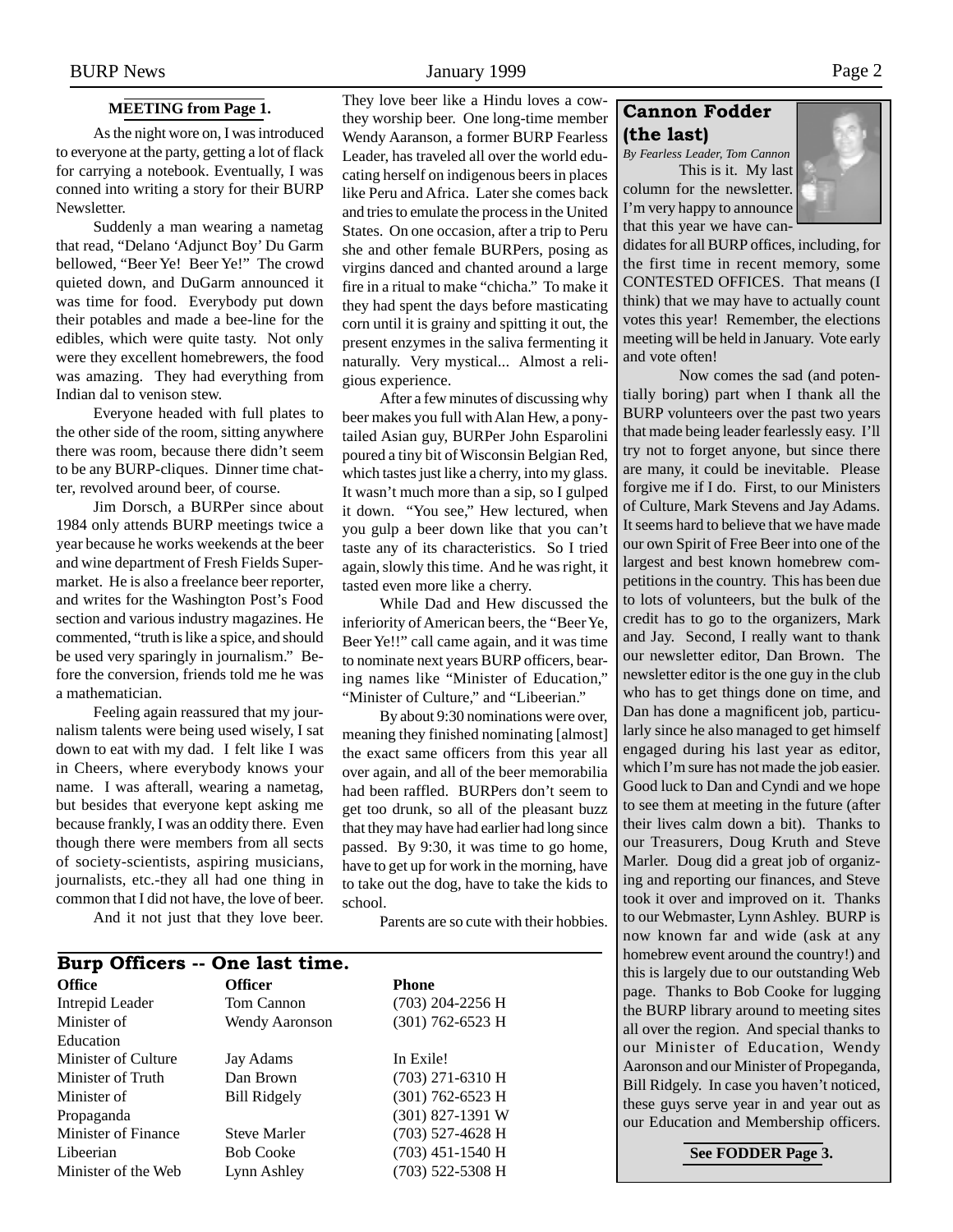### **FODDER From Page 2.**

<span id="page-2-0"></span>They are the anchors of our club, and if you get a chance, thank them yourselves. Of course, I would also like to thank all of our monthly meeting hosts. I've always believed that, at least, to be a homebrew club, you have to have a newsletter and monthly meetings. And with a club of our size, finding a meeting location is not always easy. To all of you (Alison, Paul and Jamie, Larry and Trish, Jim and Alice, Chuck and Helen, John, Andy, Dan and his staff at BNG, Peter and Joyce, Pat and Janet, Bob and Carolyn, Bill and Wendy and Rick and Karen) thanks for offering your homes for our meetings. We couldn't have done it without you. Finally, thanks to all of our other volunteers, the judges, stewards, beer registrars, judge coordinators, SOFB prize and sponsor bosses, cooler wenches, table coordinators, port-opotty kings, cellar masters, crab procurers, mash-out helpers, chili commissioners, raffle ticket sellers, prizes donators, Tour de BURP organizers, newsletter article writers, election officials, brewers, drinkers, and last, but certainly not least, Bob Dawson our BURP Engineer extrordinaire. Thanks everyone. It's been a great two years. And if you're not one of the above, get involved. You won't be sorry.

So with this, I'll slide off into the sunset. I'd like to challenge the new officers with some daring new ideas for the club, but, of course, if I did, I'd have to volunteer to run them. And I've got lots of brewing to do, and plenty of beer to drink. See you all at the next meeting.

**Cheers** 

*The BURP News Pilzner Glass*

### BURP News

 BURP News is the officail newsletter of Brewers United for Real Potables. It is published monthly, and is written by and for the members of BURP. Subscriptions are covered in the cost of yearly club membership dues, which are currently set at \$15 for individuals and \$20 for couples.

Articles, photographs and artwork of all sorts are welcome. Submissions related to homebrewing beer are more likely to be published than other items. Please note BURP news will be getting a new editor and mailing address as of next month. Please Email submissions to "newsletter@burp.org"

### Minister of Finance Report

*By Steve Marler, Lame Duck Minister of Finance*

It was an honor to serve as Minister of Finance over the past year. I was deeply touched by how the membership forgave me for making off with the BURP finances last April. I worked very hard since my return to discreetly raise activity prices in order to replenish the BURP account.

Below is my final BURP financial report.

## **September - December 1998 Expenditures**

BURP Merchandise

| (bottle openers) \$ 700.00              |
|-----------------------------------------|
| Membership Raffle Prizes  \$400.62      |
| Supplies and Room Rental  \$139.93      |
| Crab Feast \$ 212.00                    |
| Newsletter Copies and                   |
|                                         |
| <b>Education Mash tun/Boil Pot</b>      |
|                                         |
| Culture Real Ale Competition .\$ 115.26 |
| Spirit of Belgium \$ 39.80              |
| Spirit of Free Beer \$ 47.62            |
|                                         |
| <b>Total Expenditures  \$2868.68</b>    |
| <b>Revenue</b>                          |
| <b>BURP</b> Merchandise                 |
| (bottle openers) \$ 552.00              |
| Membership Raffle. \$ 424.00            |
|                                         |
| Boil Pot Raffle \$ 102.00               |
| Newsletter Copies and                   |
|                                         |
| <b>Education Mash tun/Boil Pot</b>      |
|                                         |
| Miscellaneous Raffle/Bottle             |
| Openers/Boil Pot Raffle  \$141.00       |
|                                         |
| Total Revenue = \$2809.83               |
| <b>Overall</b>                          |
|                                         |
| Total Checking =  \$4,146.01            |
| Total Savings = \$1,512.77              |
| Total Worth = \$5,658.78                |
|                                         |

### Minister 'o Culture Report

*By Andy Anderson, Soon to be elected Minister of Culture*

This may be in the proverbial category of putting-the-cart-before-the-horse, BUT, if I am elected Minister of Culture at January's BURP meeting, I will be soliciting entries that day for a Club-Only competition. February is the AHA Club-Only competition for "Special and Experimental Beers". BURP will actually be running that competition on 2/13/98, but our club is still only allowed one entry. So, we need to run a club competition for those weird beers. As January is our Pale Ale competition, the judging/selecting of our representative for the AHA contest will have to be done offline.

So, bring 2 bottles of your "Special & Experimental" beer to the meeting on 1/23. Aside from meeting the loose standards detailed below, all I ask is that you have another 3 bottles of you potentially-award winning beer held in reserve in case your magic elixir is elected to represent BURP in the AHA contest.

The following information is from the AOB's website:

### **Category 23. Specialty and Experimental Beer**

Any ale or lager brewed using unusual techniques and/or ingredients other than (or in addition to) malted barley as a unique contribution to the overall character of the beer. Examples of specialty beers include (but are not limited to) beers brewed with honey, maple sap or syrup; worts heated with white-hot stones; and low- or nonalcoholic beers. Examples do not include the use of fruit or herbs, although they can be used to add to the character of other ingredients. The overall uniqueness and experimental quality of the beer should be considered.

a) Specialty Beer Any nonclassic style fitting the above description. Orig. Grav.(°Plato) 1.030-110 (7.5-27.5) Fin. Grav.% (°Plato) 1.006-30 (2-8) Alc./Wt. (Alc./V.) 2.0-9.5 (2.5-12.1) IBUs 0-100 SRM (EBC) 1-100 (2-197) [Table didn't translate well. Check it on the AOB web site! Ed. ]

b) Classic-Style Specialty Beer Any classic ale or lager to which special ingredients have been added or a special process has been used. Examples include honey Pilsener, maple porter, sorghum stout, pumpkin pale ale. Brewer should specify classic style.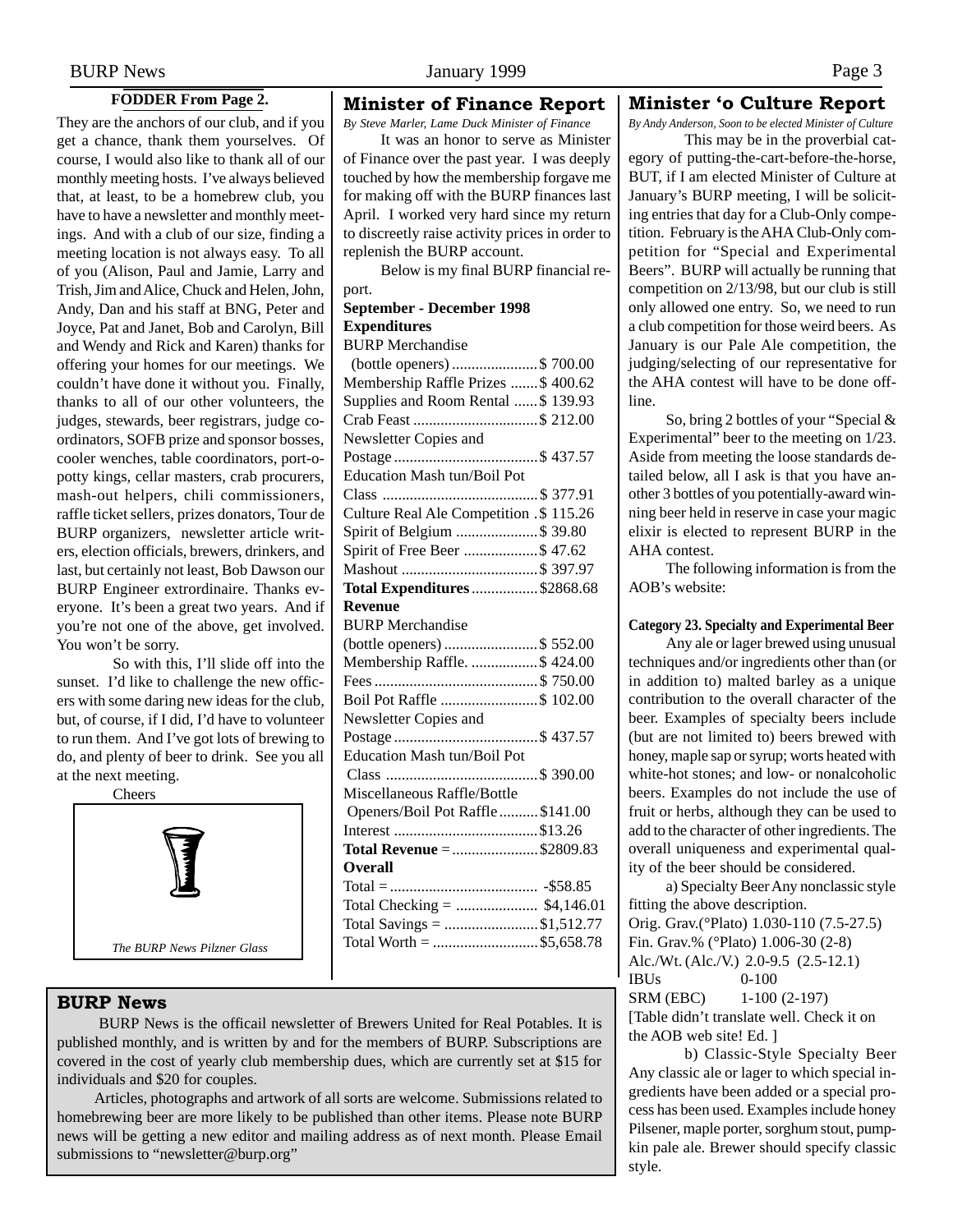### <span id="page-3-0"></span>From The Editor

*By Lame Duck Minister of Truth, Dan Brown* Well, here it is, the last BURP news of my tenure. Once again, this one is as timely as the majority of the issues I've published. Looking back, a lot of things have happened in my life, in the last two years. I'll spare you all the excuses…

People say that this is one of the most time consuming offices of the club. I won't argue. Its also a very rewarding one. In recording and publishing the happenings of the club month to month, you create a product which, no matter how many typos, misspellings, goofs, and Newman quotes it contains, is something tangible and useful for the club. It's a job that I've enjoyed, most especially after I'm finished each month.

I've heard discussions of having an "all electronic" newsletter in the future. I've always thought that this would be a good idea, though, only recently has the technology been truly widespread enough for it to be possible. "Printing" a PDF document, which is then posted on the BURP website, is likely the most timely, economical and ubiquitous means of distribution available to the club. However, this doesn't serve everyone, nor does it have quite the same feeling as a paper version. Numerous people have told me that they enjoy both the "to have and to hold" feeling of paper, as well as the delight in receiving something more interesting than a utility bill in their mailbox.

During the time that I held the post as Minister of Truth, the officers debated soliciting advertising from local homebrew shops. This was largely an effort to offset some of the cost of printing and mailing and there was interest from more than one shop. Between concerns of favoritism and commercializing our club's publication, the idea was dropped.

As reference, the cost of each individual newsletter is currently roughly 85 cents. Clearly, at 11 or 12 newsletters a year, this is easily covered under the current membership rates. The point here is that the issue isn't really about money. The club has consistently held a positive balance, even after having held a few events which haven't broken-even. We aren't going broke printing and mailing the newsletter.

People have said that the newsletter is a "membership benefit," one of the few truly tangible ones. I personally think that while

#### A letter from Arizona

*By Bill Fessler, Ferm-editor of ASH HotBreak* December 1, 1998 Dear Fellow brewers:

I just had to drop you a note after reading a copy of your December newsletter. I am a member of the Arizona Society of Homebrewers (ASH). In fact, I'm the fermeditor of the HotBreak Newsletter for the club. I believe I made it on to your mailing list last year after doing research on legalizing homebrewing. Anyway, that is not why I'm writing, it just feels good to share some of my experiences.

The real reason I am writing is to welcome Wendy [Aaronson] and Bill Ridgely to Arizona. I read about their adventures in the Grand Canyon state and the Oak Creek Brewing Company in Sedona. Sounds as if you had the typical fun most people experience at one of our best breweries/brewpubs in the state. Sedona is worth the trip itself, especially to witness the sunsets on the surrounding red rocks ( I personally rank it above a trip to the Grand Canyon.) To make it even more worthwhile, Oak Creek Brewing Company gives visitors a great place to eat, drink and be merry after the sun goes down (and before).

If Bill and Wendy (or any other BURP members) head this way again, please be sure to get in touch with me,or any other members of ASH. I would be thrilled to give

it's a nice thing to have, it is not the real reason most people have joined BURP. That happens because they're interested in brewing beer, because they enjoy socializing and sharing their hobby with other homebrewers and most of all, because BURP is a hell of a lot of fun to participate in. Newsletter or no, paper or electronic, any concern I'd have with the future of the publication would be surrounding what the people of the club are doing. Are we having fun? Is the club still brewing good beer? Is the club still teaching people about beer and brewing? Is the club still welcoming new members into the ranks? These are the things that have always, in my opinion, really mattered about the club.

I'd like to take a moment and thank all the people who've helped with the newsletter. Thanks to all the folks who've submitted photos and articles, to the lickers, stickers, folders, staplers, and stampers. Thanks to the other officers who've been

you some other destinations a homebrewer would appreciate. You have already found one of the best in the state, but it is not the only one worth a visit.

If you feel the need for a guide, my wife and I could probably be tempted to lead you around. Our fee is quite modest: a twelve pack of Old Dominion! You see, we're former Beltway brewers ourselves. My wife grew up in King George County, just outside Fredricksburg, VA, and I lived in the Arlington/DC area for five years myself ('90 to '95). Old Dominion is the beer that made me a homebrewer. My in-laws stock up on it whenever we come back for a visit, and we always try to fit in a meal at Hard Times.

Anyway, it has been a joy talking with you. I feel like an honorary member of the club, being a resident and also getting a newsletter each month. If you ever want to read about some of our club's activities (including reviews of the brewpubs around the state), log on to http://members.aol.com/ ptoye/ash.

Prost!

Bill Fessler Ferm-editor, Arizona Society of Homebrewers 5738 N. Central Ave Phoenix, AZ 85012 (602) 234-1574, bfessler@earthlink.net

diligent about writing, especially Tom Cannon who has almost always been the first person to get their column in. Thanks to Lynne and Doug for hosting many times over. Thanks to Bill Ridgely for helping keep me at some semblance of "on time." Thanks to Lynn Ashley for collecting and collating what seems to be an ever-increasing percentage of the content in the form of the BURP Website. Thanks to the club as a whole for electing me, thanks to previous editors Bruce and Polly for getting me started. Thanks to Delano for volunteering to take things over this year, enjoy! Feel free to let me know if you need help.

Thanks most of all to Cynthia for your patience and understanding. I think I had a laptop with me, working on the BURP News, as I was waiting to meet you on one of our early excursions to Big Hunt and now we're both up at an early hour as I'm putting the finishing touches on. Thanks, my love! Here I am, finally at the end of my tenure! Time to get ready to get married!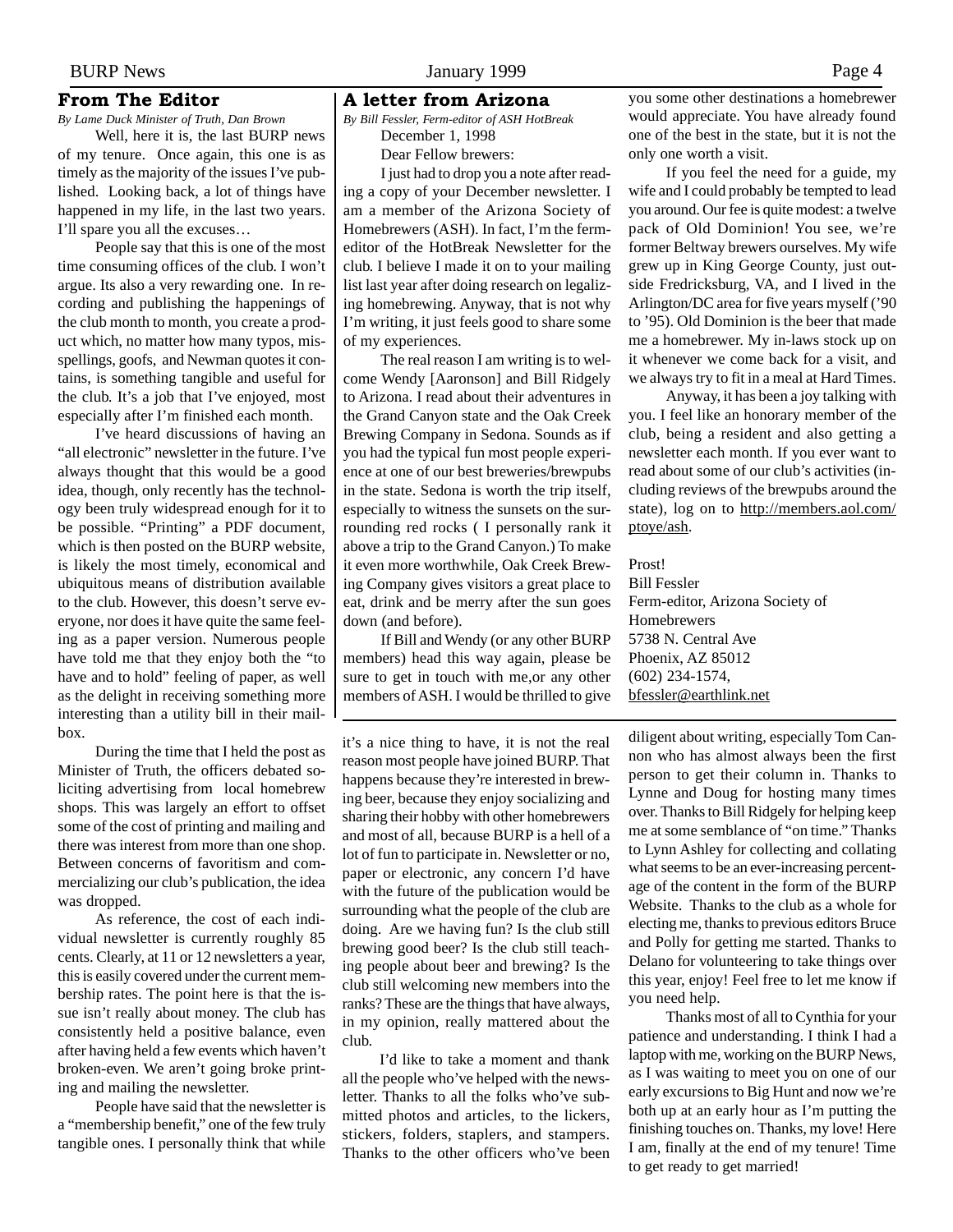# <span id="page-4-0"></span>1999 Election Candidate's Statements

*Compiled By Lynn Ashley, BURP Webmaster.*

BURP Officers will be elected by the BURP membership present at the Annual BURP Election Meeting: 13:00 (1pm), Saturday 23 January 1999 Falls Church, Virginia

## **Candidate for Fearless Leader John Dittman**

I have been a member of B.U.R.P. for



just over 2 years, but have been active in as many as five homebrew clubs over that time period. This membership in a wide variety of clubs gives me many differing arenas from which to draw my expe-

*John Dittmann*

riences. I served as Vice President of the Boston Wort Processors the year prior to joining B.U.R.P. I am a registered and active BJCP Judge.

I offer you a sampling of my views and hope you will contact me if you have any questions.

I am firm in my view that we should examine our connection with the American Association of Brewers and the American Homebrewers Association. In my view these organizations, in their current state, offer little to the homebrewer.

I feel mail costs are too high and require us to spend too much money on the newsletter. I will propose saving some mailing cost by delivering the newsletter in an electronic form. I am currently a member of a club that has worked this successfully and has offered discounted dues to individuals that accept this option.

B.U.R.P. has provided much to me in the past two years. From excellent competitions to magnificent mashouts to wonderful educational programs B.U.R.P. is proven to be a great club. I hope you will elect me as your Fearless Leader and allow me to lead you for 1999.

### **Candidate for Fearless Leader Rick Garvin**

candidate for BURP President Rick has been a member of BURP for over 10 years. He was BURP's first BJCP judge when he joined BURP and has been certified since 1987. Rick has been involved in all of BURP's major events with an emphasis on

beer competitions and education. Rick was BURP's first Minister of Education and began BURP's BJCP training program. Be-

> fore handing the BJCP program over to Wendy Aaronsen BURP went from 1 to 25 BJCP judges. Rick has served as Associate Director for Ex-



ams for the BJCP.

### **Candidate for Fearless Leader Steve Marler**

I am honored to accept your nomination for Fearless Leader, and value the confidence you have shown in me by your nomination. Or should I say, respect your ability to recognize a sucker when you see one?

If elected Fearless Leader, I would like to re-focus the clubs attention on the purpose for which it was founded: Home



brewing. As members of BURP we have a common mission: to have fun promoting the production and knowledge of good beer. However,

*Steve Marler*

many members, including myself, are concerned that BURP has slowly been drifting towards a beer appreciation or beer drinking club. As home brewers we need to have an appreciation for the classic beer styles and the fine beer that is being produced today; drinking the fruits of our labor is the final reward. However, important as they are, I believe that these activities should not be BURP's primary focus.

As Fearless Leader, I would like to work with the other officers and the membership over the next year to put BURP on a course toward being THE home brew club of the new millennium. Here of some of the ideas I have for achieving this goal.

New Meeting Format - I would like to see the beer tastings, which have been taking place before the meetings, become a permanent part of the meeting. The meeting would start at the usually time, but we would open with the beer tasting for those interested in participating. Following the beer tasting, all club business would be dealt with (i.e., announcements, etc.). The raffle would take place after the club beer competition, as it does now.

Brewers Challenge Competitions - I would like to work with the Minister of Culture to implement a new home brew competition at our meetings. Interested members would be given the specifications of a commercial beer. The challenge would be to brew a beer as close to the commercial example as possible. Each beer would be judged, not according to any style guideline, but on how close it comes to the original commercial example.

Mentoring Program - I would like to institute a formal mentoring program. Brewers in BURP, both extract and grain, that would like their knowledge and get to know other BURPers would volunteer to be a mentor for either a new home brewer, an extract brewer that would like to start all grain, or a member that just wants to improve their brewing process.

Member Profiles - I would like to work with the Minister of Propaganda and the Minister of Truth to do profiles of BURP members (especially new members) in the BURP newsletter and on the BURP web page. I think that this would be a good "ice breaker" for new BURP members and established members that don't know all 200 or so of us.

Reinheitsgebot Education Series - As a follow-up to our successful BJCP class, I would like to work with the Minister of Education to explore the possibility of have a more in-depth series of classes that look at malt, hops, water, and yeast and their effects on beer. In particular we would study how the various types of each affect the look, smells, taste and feel of the beer we brew.

Web Page - I would like to work with the Minister of the Web and the Minister of Truth to put some of the technical articles written by BURP members, such as A. J. Delange's article on water, on our web page. I believe that a technical section on our web page would be beneficial to both BURP members and other home brewers that visit our web site.

Have fun promoting the production

## **See CANDIDATES Page 6.**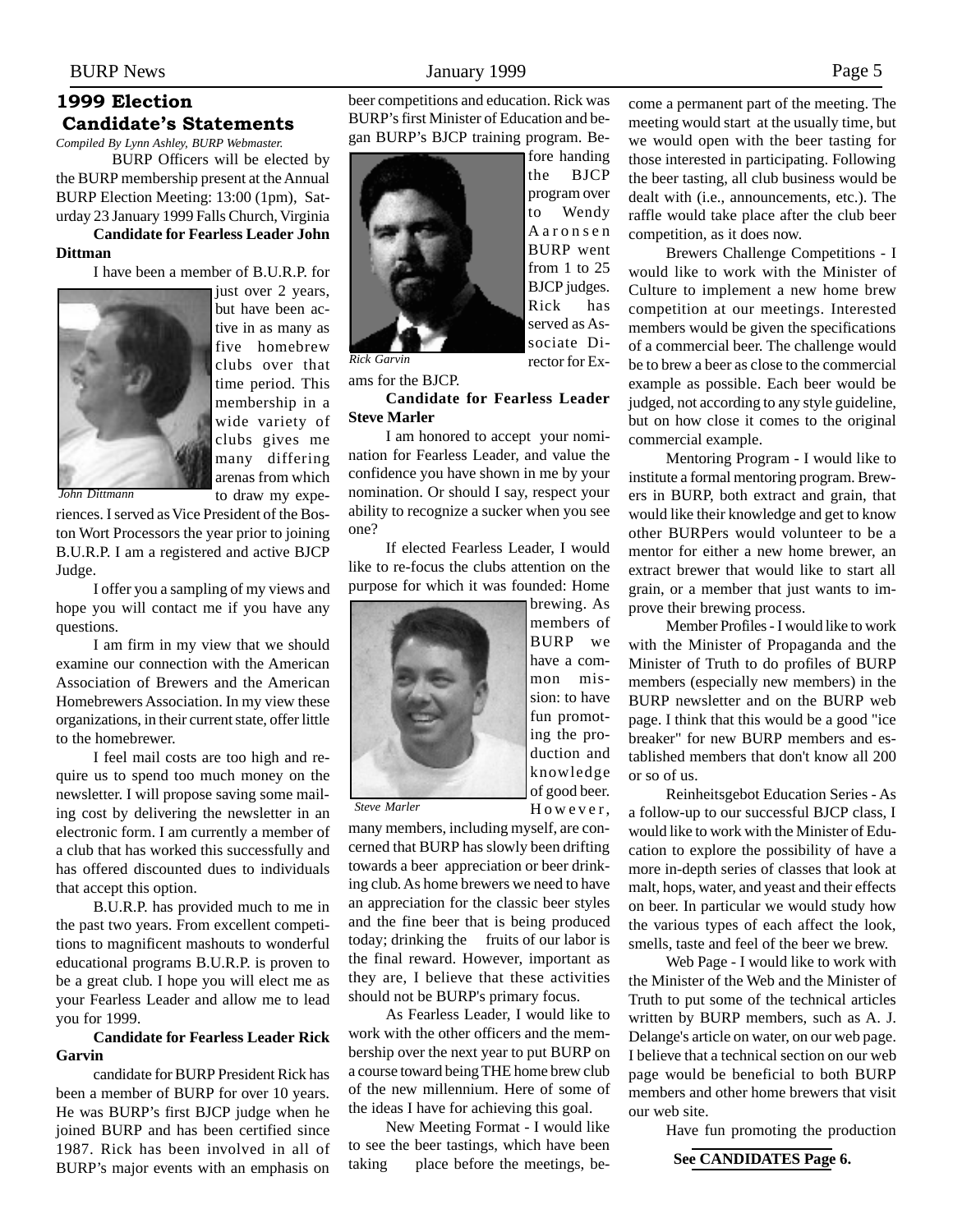### **CANDIDATES From Page 5.**

and knowledge of good beer: this is BURP's mission, and if elected, these are some of the ideas I would like to explore over the next year toaccomplish this goal. If they sound good to you, I would appreciate you vote on January 23, 1999.

Whether you plan to vote for me or not, I encourage you to vote. This year you have choices. It's your club! Get involved! Make a difference!

Candidate for Minister of Education Incumbant Wendy Aaronson

I'm delighted to seek reelection for this extremely important office. As Minister of Education for the past 5 years, I have coordinated with the most knowledgeable and



enced homebrewers on the East Coast (who happen to be BURP members) to bring educa-

tional pro-

*Wendy Aaronson*

grams to BURP ranging from building mash/ lautertuns and keg cookers to training BJCP judges. The quantity and quality of all-grain beers at a BURP meeting and the list of BJCP judges are measures of the success of our programs. This year, we also conducted commercial/homebrew tastings prior to the meeting in order to educate our membership and prepare the judges for the club competition. In previous years, we held monthly sessions to study and discuss a particular style or brewing technique.

Meeting the educational needs of our diverse membership is a challenge and, if elected, I assure you that I will continue to meet these needs. I have four goals for the upcoming year. My first is to change the name of this office to Minister of Enlightenment, not for any reason in particular; it just sounds more spiritual. The second is to seek your input for new programs and repeat programs such as the BJCP preparation class (provided there is sufficient interest). The third is to continue to have an educational segment at each meeting (since many of our members do not have the time to attend programs outside of our scheduled meetings). Finally, BURP should play a role

in educating or enlightening the community. We should continue to take advantage of invitations from beer festival organizers, homebrew shops and beer retailers to enlighten the public about our hobby.

### **Candidate for Minister of Culture Andy Anderson**

To those of you who know me, you may be wondering why I volunteered for this position. To those of you who are unfamil-



what you need to know about me. I'm lazy, slothful, and only show initiative when attempting to avoid responsibility. However, the

iar with me, let me tell you

*Andy Anderson*

one thing about which I can truly show interest is beer and the process by which it is brewed. In respect to brewing I can actually be described as anal-retentive in covering all the details.

I have been a member of BURP for five years and have enjoyed the work other members of this club have done. It's time for me to give back some of which I've taken. So, I think it's time for me to throw my hat into the proverbial ring and actually make a campaign promise. I hereby promise that if elected, I shall serve and not run off into hiding (unless I get a job transfer back to England, in which case ... :-)

#### **Candidate for Minister of History Bill Newman**

*Bill's official statement:* Figaro!

*Tom Cannon's last charitable act as Fearless Leader... writing Newman's candidate statement:*

I, Bill Newman, am presenting myself for the position of BURP Libeerian. I

would like to be Libeerian for many reasons, but primarily, to meet chicks. Further, as many of you already know, I am a cheap bastard, and



this is a good *Bill Newman*

way for me to get control of all the books so I don't have to buy any.

If elected, my first proposal would be, at each meeting, to hold a BURP storytime in a corner of the meeting place, where I will read sections of varying brewing related texts to members. Second, I have made many trips to the City of Baltimore and have come to appreciate its slogan "The City That Reads". I would like to make BURP "The Homebrew Club That Reads", and to that end, I will be glad to help any of our illiterate members (more than you would think!) work on their literacy skills. For any member that would like to improve on their reading skills, I will hold interpretive sessions where we will examine my own handwriting to try to figure out what it means. Finally, in the true spirit of any library, I will demand QUIET! around the box of BURP beer books as well as in any place they are stored. Remember, this is a library, not a playground! I also think BURP libeery cards could be cool.

In closing, I would like to thank Bob Cooke for his fine work as BURP Libeerian. But, alas, all good things must come to an end, and Bob, your 15 minutes are up. Time to move on, my friend, and let NEWMAN take control!

### **Candidate for Minister of Finance Christie Newman**

I've been in BURP for three years now and feel its time for me to give back to the club. This office in particular is one I feel I



*Christine Newman*

c a n handle, because it mainly requires me to be at all of the meetings and because it requires responsibility and

money management skills. Now, contrary to my husband's opinion, I CAN balance a checkbook. And I think I've only missed one meeting since we joined BURP.

So unless someone else wants the job, I would be happy to do it.

I do hope to get more people involved at the meetings by selling the raffle tickets.

**See M ORE Page 7.**